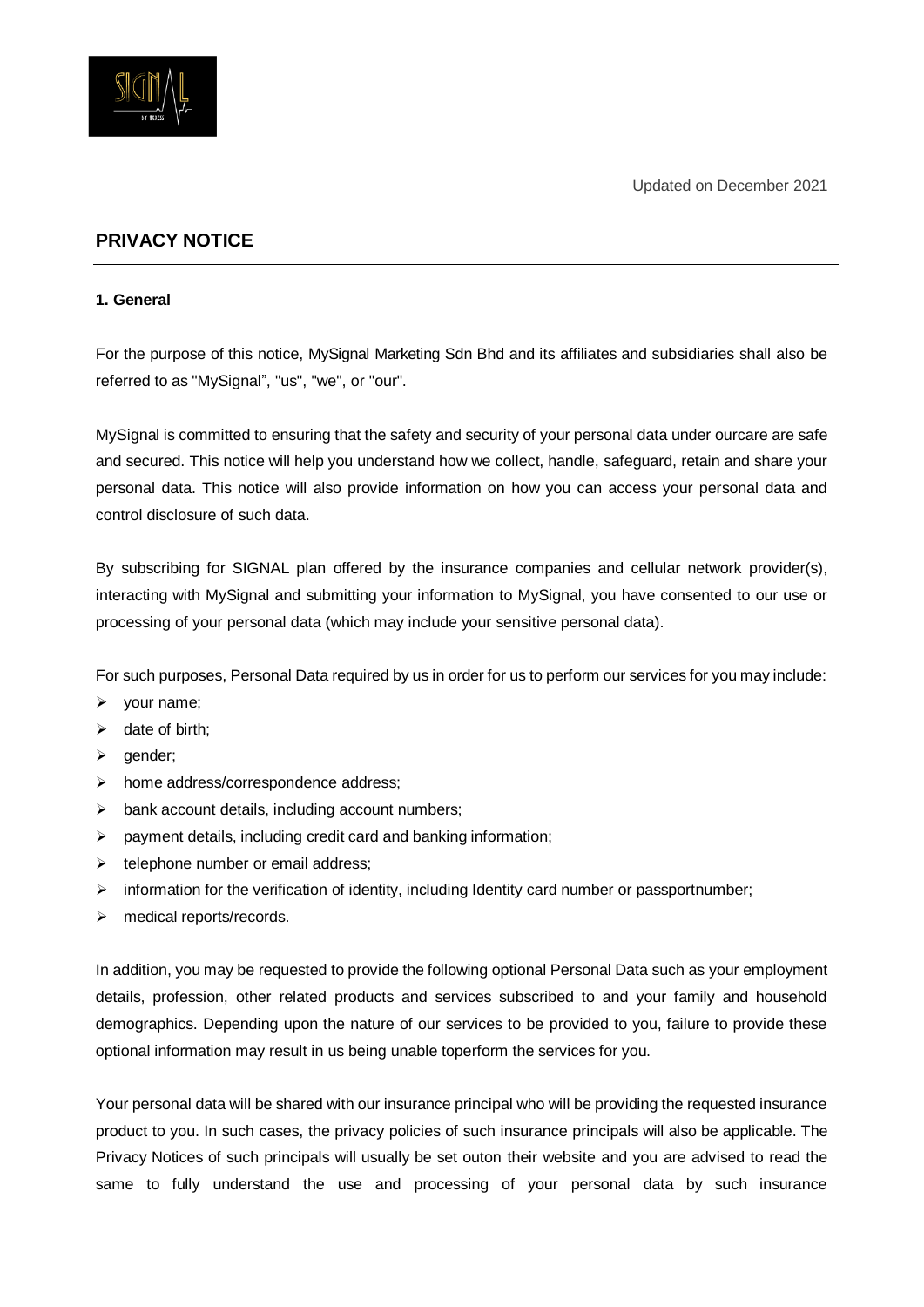

principals/underwriters.

## **2. Purposes of Data Collection or Processing**

Our primary purpose in collecting personal information is to facilitate your safe, smooth and efficient enjoyment of Benefits. The Insurance Partners and Cellular Network Providers holding the policy and telecommunication plan under which you enrolled in the SIGNAL Plan shall have access to your name, NRIC number and contact number.

For marketing purposes, we may combine information provided from your interactions with us and information collected by us from our affiliates, Insurance Partners, Cellular Network Providers or Participating Merchants in order to market, advertise and/or personalise services or products offered by Insurance Partners, Cellular Network Providers or Participating Merchants to you. Marketing content may also be 'pushed' to you via your mobile device unless you have chosen not to receive such 'push' notifications.

Unless provided for in this Privacy Notice, Insurance Partners, Cellular Network Providers or Participating Merchants or any other third parties shall not be provided access to your personal information without your express consent. We will ask for your consent before using information for a purpose other than those that are set out in this Privacy Policy.

You agree that we may use your personal information in:

- Facilitating provision of Benefits
- Providing customer support, and troubleshooting problems
- Resolving disputes between you and Insurance Partners, Cellular Network Providers or Participating **Merchants**
- Collecting subscription or other fees due
- Preventing prohibited or illegal activities, whether actual or potential
- Enforcing the Terms and Conditions
- Customising content and advertising;
- Promoting our and our corporate family's other services
- Providing aggregate, statistical, demographical or trending information on SIGNAL plan subscribers to Insurance Partners, Cellular Network Providers or Participating Merchants without disclosing information about identifiable SIGNAL Plan subscribers.

Your personal data is also collected or processed by us or our principals for, inter alia, the purposes described below:

- A. To conduct insurance/takaful business, i.e. carrying out any activity in relation to or in connection with carrying out duties as an agent of an Insurer as licensed under the FSA/IFSA;
- B. The performance of obligations including customer service under a policy contract, complaints handling, conservation, including any value-added services that are connected but not directly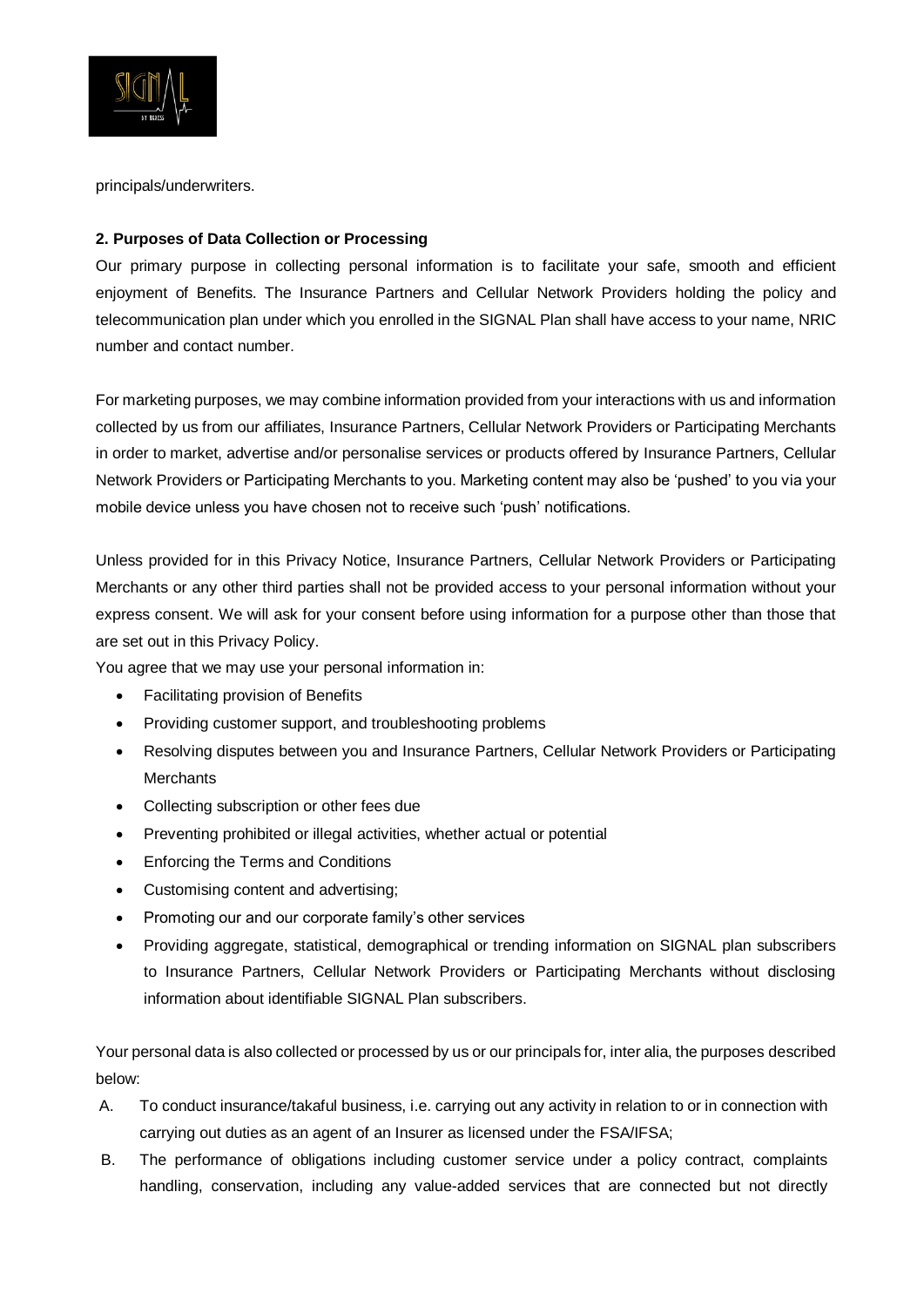

connected to such policy contract, where such contract shallinclude but not be limited to life insurance, general insurance, family takaful, general takaful, medical insurance/takaful, group insurance policies or group takaful certificates,agency contract, broking arrangements, and employment contract;

- C. Investigation during underwriting and claims assessment or at any time during the concurrence of the insurance policy/takaful certificate that is necessary and reasonableto identify any possible nondisclosure of material information in an insurance/takaful fraud or conspiracy claim, including but not limited to the purposes of medical/health/lifeinsurance, requesting and verifying information with any medical practitioner, hospital, medical institution or any person (whether incorporated or not) who has ever attended to you or has records on your health; the purposes of motor insurance, requesting and verifying information with any motor companies, workshops, or any person (whether incorporated or not) who has ever attended to you or has records on the motor vehiclesbelonging to or insured by you;
- D. For future possible cases of underwriting and claims assessment, our principals and/orits relevant Data Processors may retain such records.
- E. Exercising the right of subrogation/recovery;
- F. For the purposes of preventing, investigating, reporting or otherwise in relation to actualor suspected money laundering, terrorist financing, bribery, corruption, actual or suspected fraud including but not limited to insurance/takaful fraud, tax evasion, evasionof economic or trade sanctions, and criminal activities generally or other unlawful activities;
- G. Compliance with the requirements of any law, any regulations or guidelines, any presentor future contractual or other commitment with any legal, regulatory, judicial, administrative, public or law enforcement body, whether inside or outside Malaysia, that are issued by regulatory or other authorities with which our principals are expected to comply, including but not limited to making any enquiries, any investigation, disclosure or reporting requirements and/or meeting obligations pursuant to such law, regulations guidelines and/or the relevant authorities;
- H. Cooperating with the PDP Commission, BNM or any other relevant authority to conductan audit, examination or investigation which is authorized under any applicable Malaysian laws or international treaties/agreements affecting our principals, whether directly or indirectly.
- I. Marketing (including direct marketing) to you of any insurance or takaful product, provided that you have not given written instructions to cease using your personal datafor direct marketing purposes;
- J. Research, audit purposes and risk assessment/survey, including statistical/actuarial research or data analytics/study. In the event such data was required for this purpose, your personal data are not to be published, and only figures, statistics and general information in the findings of the study/research are to be published;
- K. The performance of obligations under any lawful scheme of transfer of business;
- L. Cooperating or assisting in investigations undertaken by another Insurer/Agent or any of the Insurance and Takaful Associations;
- M. conducting or assisting in any investigation for allegations of fraud, conspiracy, breach of any laws, rules and regulations, codes of practice, misconduct or any unethical behaviours or practices; and/or
- N. Information sharing with Insurance and Takaful Associations and any information sharing systems;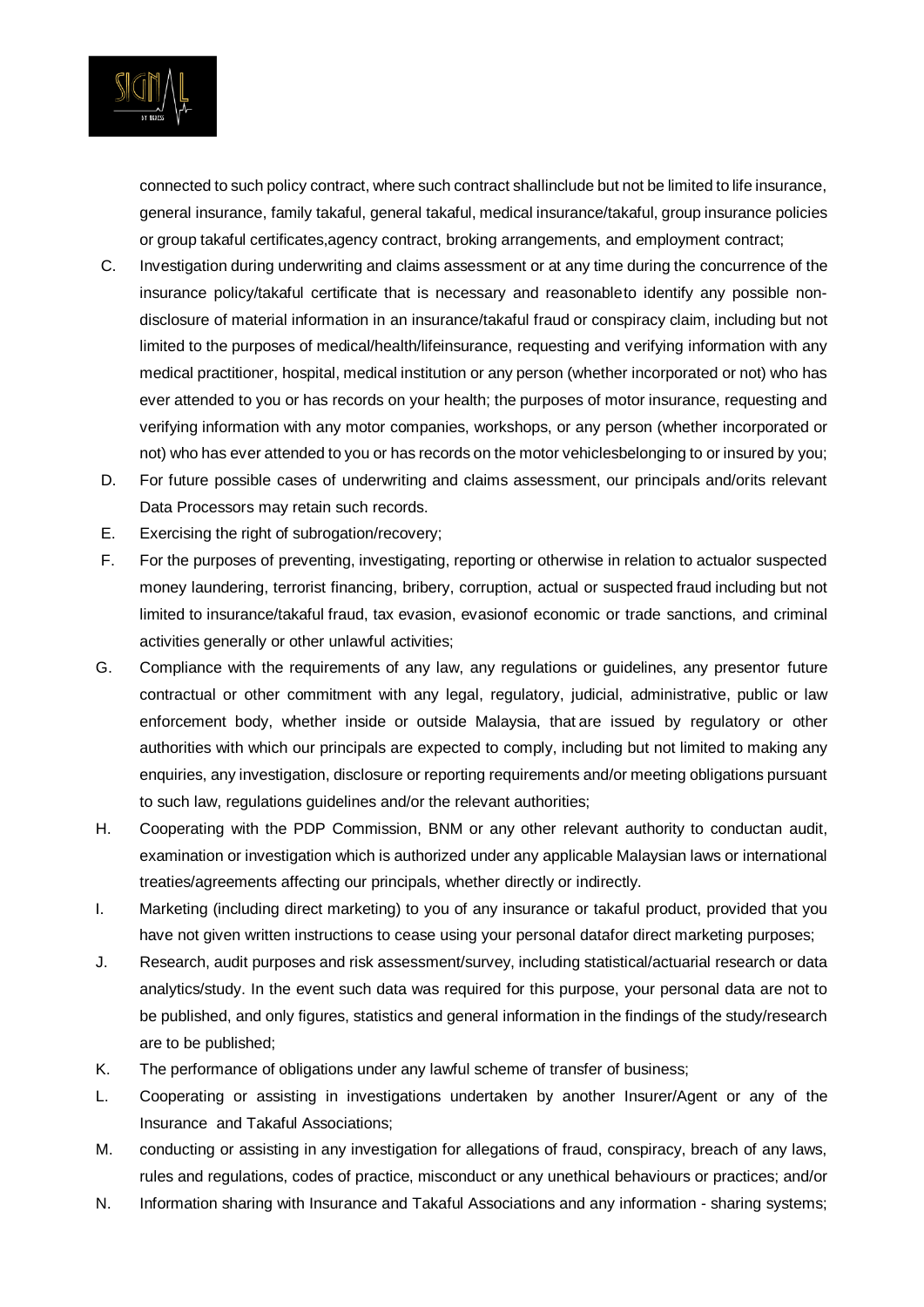

and/or all the other processing operations and other purposes incidental and associated with any of the above.

#### **3. Use, Collection and Processing of Personal Data Shall Mean**

- handling applications to purchase insurance policies/participate in takaful certificatesand/or requests for advice and product recommendations;
- preparing, issuing and handling other administrative matters relating to the insurancepolicies/takaful certificates;
- collecting premiums/contributions and submitting other bills;
- processing and settling claims and paying other benefits;
- regular assessment after purchase of insurance/participation in takaful products;
- reinsurance/re-takaful;
- co-insurance/co-takaful;
- preventing, detecting, investigating and/or prosecuting actual or suspected insurance/takaful fraud and other criminal activities;
- establishing, exercising or defending a legal claim;
- meeting other specific legal or contractual obligation;
- prospecting new insurance/takaful markets, including research for product and service development;
- internal management;
- disclosure to third parties as provided for under the Disclosure Principle under the Act;
- audit, risk assessment, survey, statistical and analytical studies relating to the insurance/takaful business;
- discharging regulatory or legislative obligations;
- actuarial activities;
- image recorded through CCTV or other electronic media; and/or
- other information or documents provided by you in writing, over the telephone, electronically by way of Instant Messaging, e-mail or through our or the website of our principals.

#### **4. Sharing of Your Personal Data**

Your personal data shall be kept confidential but such data may be provided to the following categories of parties strictly on need to know basis within or outside of Malaysia for the purposes set out above:

- Individuals or Companies within the MySignal group of companies including its holding company or sister companies;
- contractors or third-party service providers, third party call centers, Insurance/takaful Intermediaries, independent insurance/takaful brokers or financial advisers who provide services to MySignal in connection with the operation of its business;
- Third party service providers including investigators, loss adjusters, reinsurers, medical and rehabilitation consultants, surveyors, specialists, repairers, workshop owners, towingcompany, and/or other parties necessary to process the personal data for claims purposes;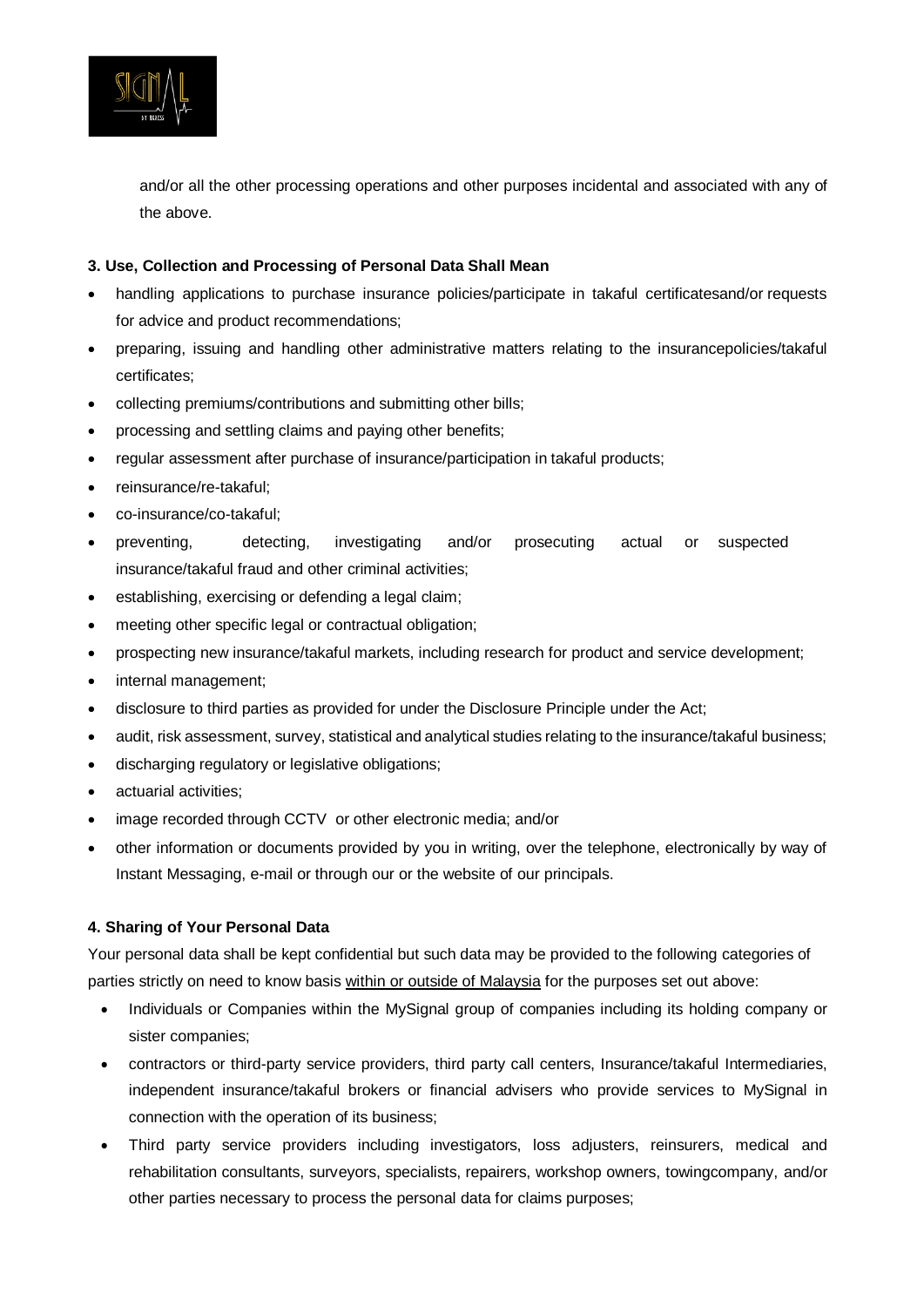

- Re-insurer/re-takaful service providers or retrocessionaires;
- Relevant government authorities, law enforcement agencies, courts, tribunals, regulatorybodies and/or statutory agencies or bodies or any other person to whom MySignal is underan obligation to make disclosure under the requirements of any applicable and binding law and for the purposes of any regulations, codes or guidelines issued by governmental,regulatory or other authorities with which the MySignal Group or any of its associated companies are expected to comply;
- Any person pursuant to any order of a court of competent jurisdiction;
- Claims investigation companies or loss adjuster, surveyors;
- Industry associations and federations;
- Doctors, medical specialists, hospitals, clinics or healthcare institutions;
- MySignal auditors, consultants, lawyers, legal advisors, accountants, fund managers or other professional advisers appointed in connection with MySignal's business on a strictly confidential basis.
- Banks, credit card companies or other financial institutions for purposes of collection or refund of any monies due or payable;
- Any person permitted by you or, as the case may be, the executor, administrator or legalpersonal representative of your estate;
- Information-sharing systems, for purposes of enabling exchange of information between the Insurers/Takaful operators in order to facilitate fraud prevention and detection;
- Any person to whom disclosure is necessary for the purpose of investigation into any allegation of Insurance/Takaful Intermediaries' and their third-party service providers' breach of any laws, rules and regulations, codes of practice applicable to MySignal or for any allegations of misconduct, unethical behaviour or practices;
- Any person to whom the disclosure is necessary for the purposes of investigations underany written law, criminal proceedings or civil proceedings, or any person to whom the disclosure is required to be made under court order; and/or
- other third-party service providers appointed to provide administrative, telecommunications, payment, data processing, data storage, or other services to MySignal in connection with the purposes described above.

### **5. Communications**

In addition to the purpose set out above, MySignal may use your name and contact details forpromotional or marketing purposes including sending you promotional materials andconducting direct marketing in relation to our products and services where permitted by law. For the purposes of direct marketing, we may, where permitted by law, provide your personalinformation to providers of any of the products and services described above and call centre,marketing or research services ("other direct marketing organization") so that they can sendyou promotional materials and conduct direct marketing in relation to the products andservices we offer.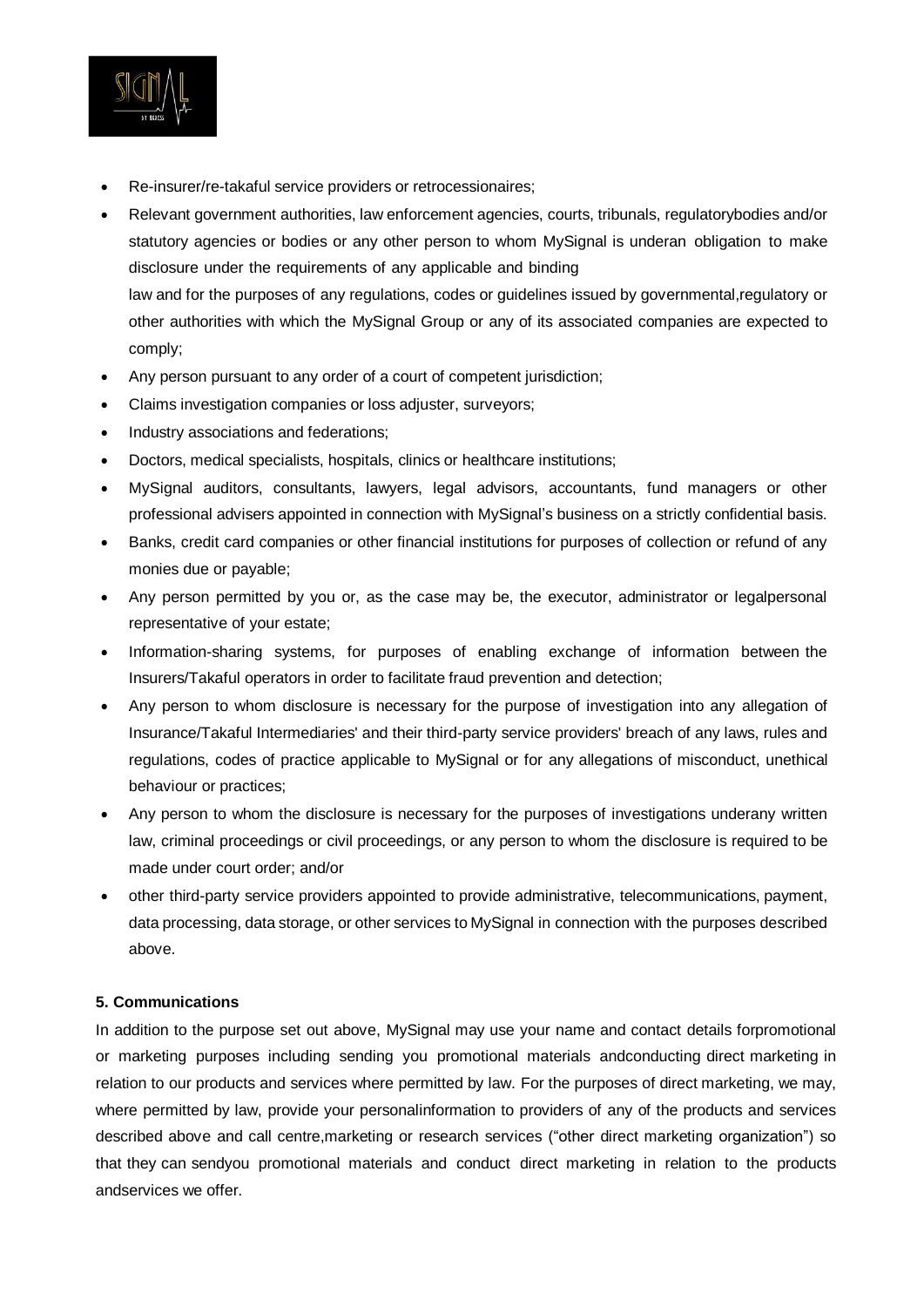

MySignal may process your name, e-mail address, home address or telephone/fax number fordirect marketing purposes only if the relevant consent has been obtained to such use of your personal data at the point of collection of the personal data and the message is limited to products and services offered by MySignal or its principals. As such, MySignal or any direct marketing organisation appointed by us will only communicate to you for direct marketing purposes by way of post and electronic communications which includes SMS/MMS, email, phone call and fax.

If you have provided consent and wish to opt-out from receiving any direct marketing materials from MySignal, kindly fill in the opt-out form and e-mail it to us at the email address provided atthe end of this notice or contact our Call Centre on the telephone number provided below.

### **6. Safety of Personal Data**

All reasonable efforts and practical steps are made to ensure that the use and processing of your personal data by MySignal are kept up-to-date and are protected against any loss, misuse,modification, unauthorized or accidental access or disclosure, alteration or destruction.

### **7. Retention of Personal Data**

Once the primary purpose of the data collection is achieved, your personal data will not be kept longer than is necessary for the fulfilment of the purpose for which it was collected unlesssuch retention is necessary for their operational, audit, legal, regulatory, tax or accounting requirements. We will take all reasonable steps to ensure that your personal data are destroyed or permanently deleted.

However, your personal data may be retained for a longer period of time if such retention isnecessary for the following purposes:

- legal proceedings or a regulatory or similar investigation or obligation to produce the said information;
- a crime or misconduct is suspected or detected;
- information is relevant to a company in liquidation or receivership, where a debt is dueto MySignal or our principals; or
- Information is considered to be of potential historical importance including but not limitedto the purposes described above.

#### **8. Personal Data Choices**

You may choose whether or not to provide us with your Personal Information. If you choose not to do so, you may continue to interact with MySignal, though you may only be able to enjoylimited features of certain services which may depend on personal data. If you choose to withdraw your consent, please take notice that withdrawal of consent may result in the termination of your insurance policy/takaful certificate that you currently have with our principals and you might have to bear all legal consequences arising from such